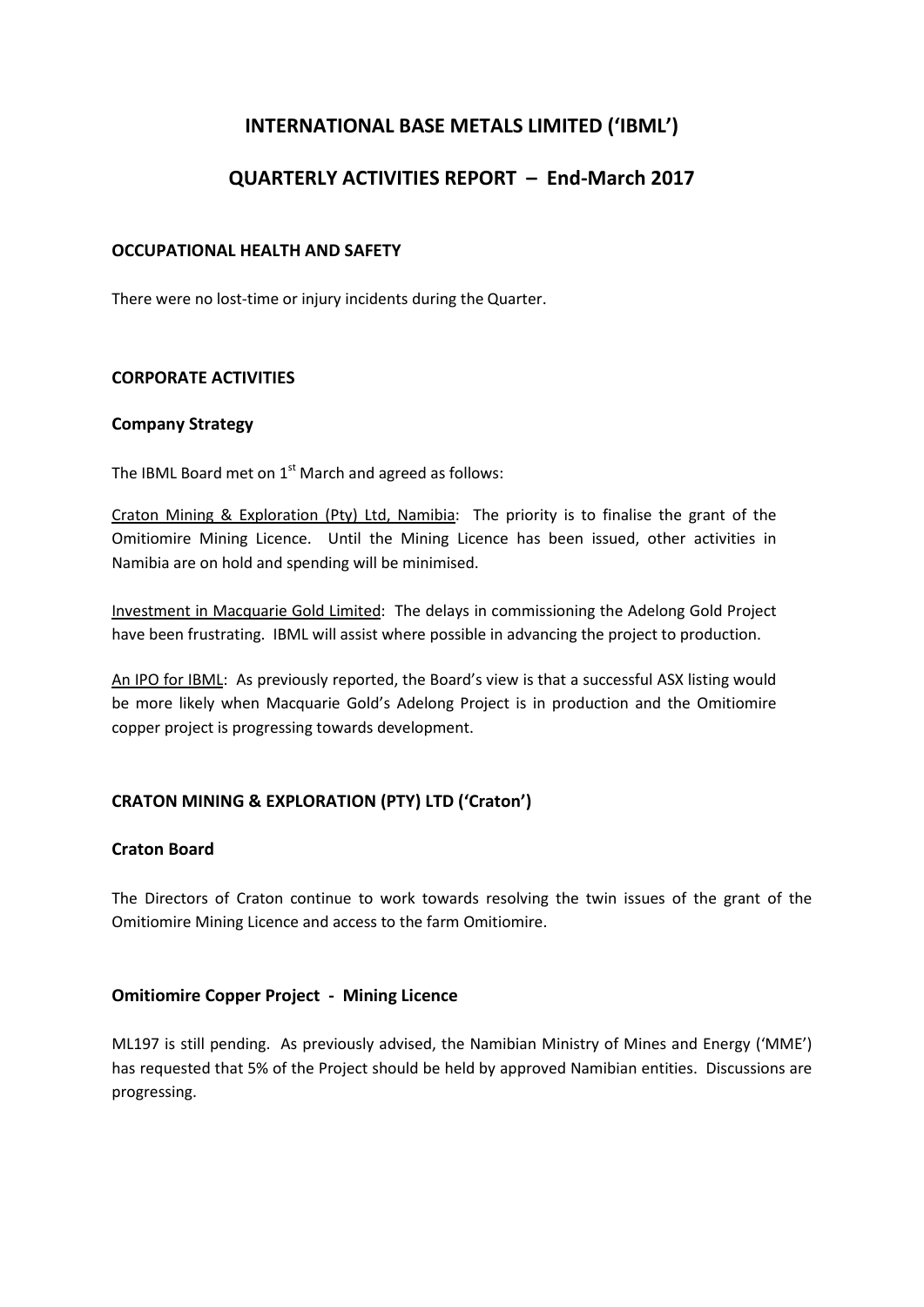# **Omitiomire Copper Project - Farm Access**

Parties hostile to Craton's proposals to develop the Omitiomire Copper Project are preventing access to the farm Omitiomire. Craton continues to pursue avenues to secure its legal right to conduct exploration and assessment activities on the farm.

# **Omitiomire Copper Project - "Mini-mining" Development Option**

As previously advised, the Company is assessing the option of an initial small-scale oxide copper mining and processing operation to expedite mine development after the Mining Licence has been awarded. However, the Company is unable to access the farm to collect a bulk sample of oxide ore for metallurgical testing.

# **Craton Exploration**

There were no field activities during the quarter.

#### **AURICULA MINES PTY LTD**

#### **Background**

IBML's wholly-owned subsidiary, AuriCula Mines Pty Ltd, has a 10% interest in two exploration projects for copper-gold in the Cobar district of NSW. Exploration of the projects is managed by Cobar Management Pty Ltd (CMPL), a subsidiary of Glencore.

# **Shuttleton Project (EL6223)**

CMPL commenced a two-hole diamond drilling program (930m) at South Shuttleton during March.

AuriCula Mines has signed documents for the renewal of EL6223 for three years. CMPL plans the following two-year programme:

- Year 1: \$50,000 for surface geophysics and soil geochemistry in the South Shuttleton area;
- Year 2: \$170,000 for 2,000m of RC drilling at South Shuttleton.

# **Mount Hope Project (EL6907)**

A ground magnetic survey is scheduled for the northern end of the lease in Q2 2017.